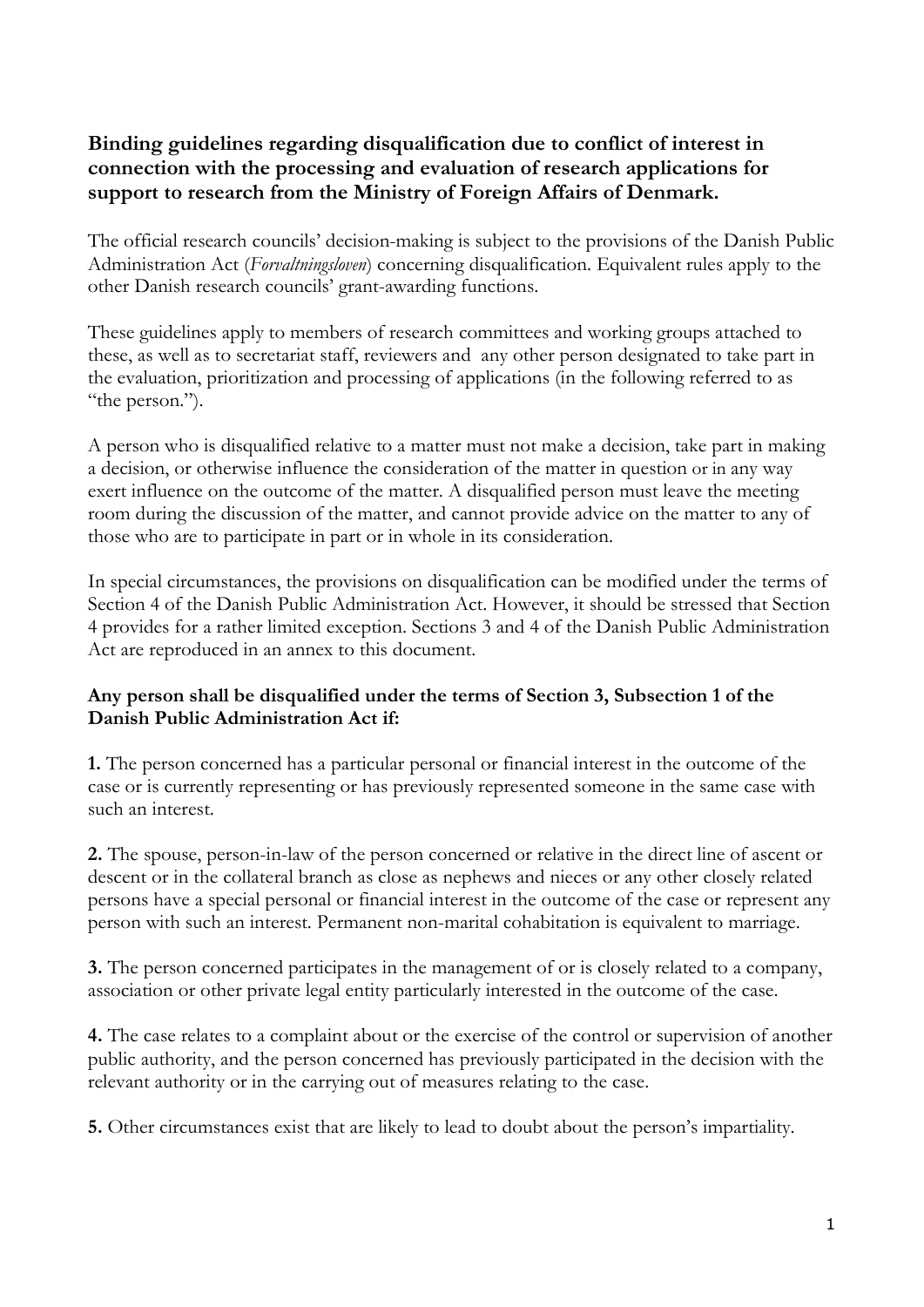### **In addition, the following restrictions and clarifications of the provisions in the Danish Public Administration Act are laid down, in accordance with the practice of Innovation Fund Denmark:**

A person shall be disqualified to make a decision, take part in making a decision, or otherwise influence the consideration of the prioritization of applications or in any way exert influence on the outcome of the matter if the person concerned is employed by the same public institution, a faculty, a professional body, an institute, a PhD school or the like as the applicant, and if:

**6.** The application falls within the same subject area as that of the person concerned.

**7.** The person is the manager (chancellor or chief executive) of the applicant institution or a participant in an application is employed under the person.

**8.** The outcome of the application is of major significance to the employer, or to the employment of the person concerned or to research groups the person is (or has recently been) participating in.

**9.** The person is an employee, chief executive, board member or the like of a private entity participating in an application if the outcome of the application is of significance to the private entity concerned.

## **The following provisions on disqualification apply in the case of close competition between applications:**

**10.** Any person who is disqualified relative to an application is also disqualified relative to other applications when 10 applicants or less are in competition. Consequently, any person who is disqualified relative to one of the 10 applications will be barred from taking part in the consideration of all 10 applications. If the application to which such person's disqualification is related is processed to the point of reaching a decision, thus being left out of further consideration, the person in question can take part in the assessment of the remaining applications.

**Duty of disclosure:** Any person with knowledge of conditions that may lead to his or her own disqualification is duty-bound to notify the secretariat thereof. This information should, to the extent possible, be disclosed to the secretariat prior to the relevant meeting. In the consideration of general matters, any person who – without being disqualified – may have a particular interest therein, or who has ties to others with a possible interest therein, must disclose this information to the council, programme committee or working group concerned.

**Decisions regarding disqualification:** The decision regarding an issue of disqualification must be written in the minutes of the meeting held by the body concerned. The person whose disqualification is to be decided upon cannot take part in discussing or in resolving the issue of his or her own disqualification, and must leave the meeting room during negotiations and voting on the matter.